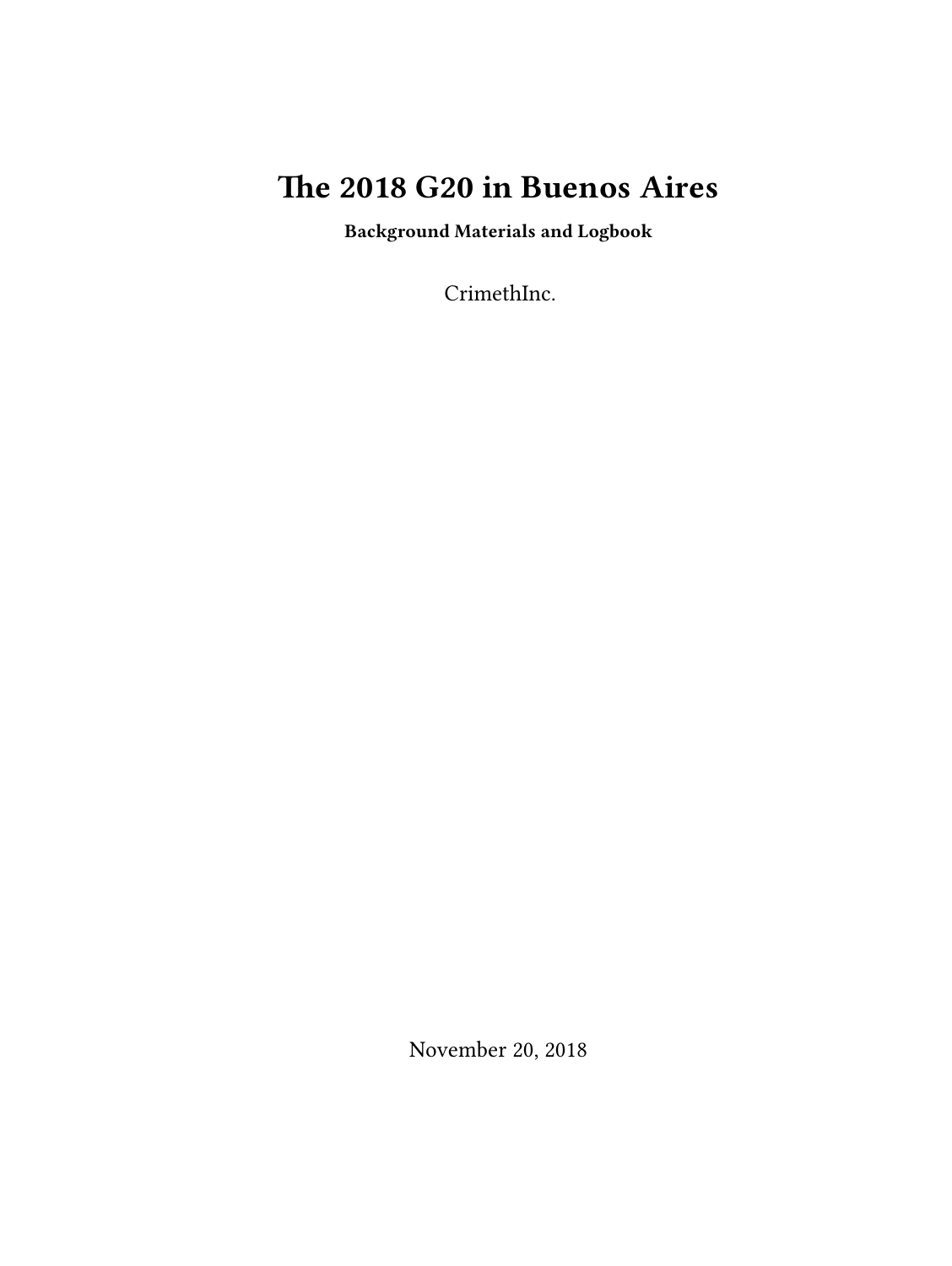# **Contents**

|                                                                           | 3              |
|---------------------------------------------------------------------------|----------------|
|                                                                           | 3              |
|                                                                           | $\overline{4}$ |
| Senate Waves IMF Program through; Protests before Parliament              | $\overline{4}$ |
| Ritualized Protests and Repression before the Congreso                    | $\overline{4}$ |
|                                                                           | 5              |
| Press Conference of the Protest Alliance "La Confluencia-Fuera G20 y FMI" | 5              |
|                                                                           | 5              |
|                                                                           | 6              |
| An Explosion at the Cemetery; Raids and 14 Arrests                        | 6              |
|                                                                           | 7              |
| Peronism, Counter-Summit Creativity, and the Schedule of Resistance       | 7              |
|                                                                           | 7              |
|                                                                           | $\overline{7}$ |
|                                                                           | 8              |
|                                                                           | 8              |
| La Criatura: The "Performative Counter Summit"                            | 8              |
|                                                                           | 9              |
|                                                                           | 9              |
|                                                                           | 10             |
|                                                                           | 10             |
| Border Controls, Security Zones, and a City Blockade                      | 10             |
|                                                                           | 11             |
| A Book, an Article, and a Call for a Demonstration                        | 11             |
|                                                                           | 11             |
|                                                                           | 12             |
|                                                                           | 12             |
|                                                                           | 12             |
|                                                                           | 13             |
|                                                                           | 13             |
|                                                                           | 13             |
|                                                                           | 14             |
|                                                                           |                |
|                                                                           |                |
|                                                                           | 15             |
|                                                                           | 15             |
|                                                                           | 14<br>14       |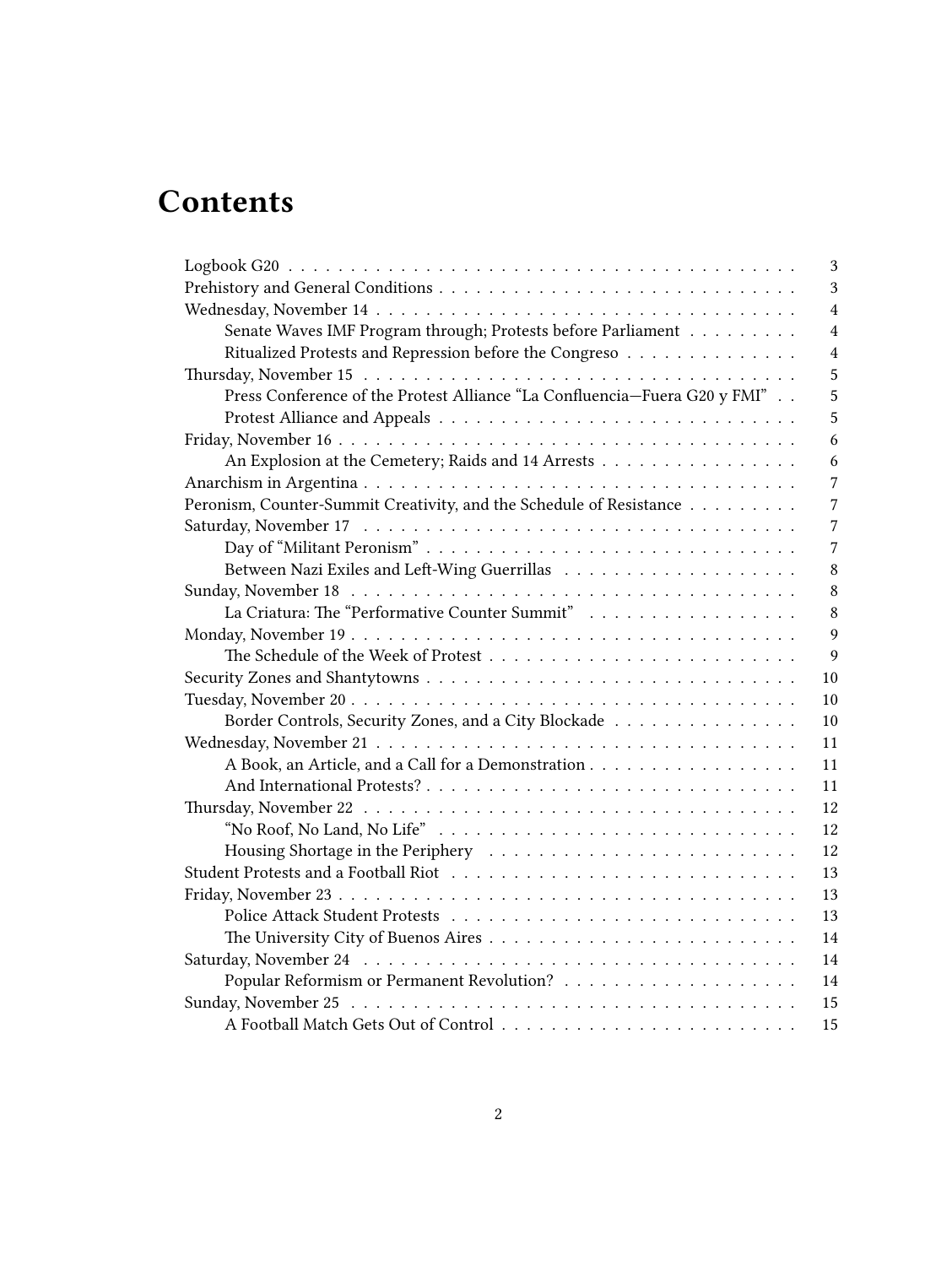On November 30 and December 1, the 2018 G20 summit will bring together the rulers of the 20 most powerful nations for a meeting in Buenos Aires, Argentina to strategize about how to maintain world domination. Following the courageous disruption and mass unrest during last year's G20 summit in Hamburg, the whole world is watching to see what will happen in Buenos Aires. Organizers have planned a global week of action expressing opposition to the concentration of power in the hands of politicians and capitalists and conveying a vision of a more egalitarian world. Our international correspondents in Buenos Aires will be reporting to us daily. Below, you can read the reports from the last few days before the mobilization and review our coverage of a decade and a half of previous resistance to G8 and G20 summits.

# <span id="page-2-0"></span>**Logbook G20**

We will be publishing a kind of logbook covering the 2018 G20 summit in Buenos Aires and the demonstrations taking place against it. The function of a logbook is to record all essential events concerning the ship—including events on board, but also everything that could affect the ship from outside and observations during the voyage or when going ashore. Here, we will try to present the essential context of the 2018 G20 and give an impression of the general city events.

# <span id="page-2-1"></span>**Prehistory and General Conditions**

Buenos Aires was already chosen as the venue for 2018 before the 2017 G20 summit took place in Hamburg. This metropolis of 14 million people has been a protest stronghold in Latin America for a long time. This is even truer now, as a result of the far-reaching social cuts introduced by the neoliberal policies of President Macri's government. The background to this is a currency crisis and a loan imposed by the IMF as the "only possible antidote." According to official figures, the repayment and interest burden alone will account for approximately 25% of the state budget for many years to come. (In Germany, by contrast, a total of 6% is currently spent as "debt service" in the state budget.) The IMF is an integral part of the G20; consequently, the protests against the summit address the IMF, social questions, and the future viability of society.

The protest alliance "No al G20" is broad-based: it involves numerous trade unions, environmental associations, human rights groups, ATTAC, and large sections of the women's movement and left-wing organizations. This mobilization is international, especially involving people from neighboring countries. An action week is planned before the summit, as well as a large-scale demonstration on Friday, November 30, the first day of the two-day summit.

The Argentine government has taken tremendous repressive measures. The deployment of 22,000 Argentine police officers has already been announced, and a further 5000 security forces from various countries are to supplement them. The government purchased discarded combat aircraft from France and new armored vehicles from China with optional MG armament on the roof. In addition, they bought an arsenal including fully 2 million rubber bullets, various surveillance equipment, and other police weaponry. The Argentine state is spending money on this while in the universities, the lights are going out in the evening due to unpaid electricity bills and pensioners have to tighten their belts three holes at a time.

November 30 has been legally declared a "holiday without work" for the entire city of Buenos Aires; the residents are encouraged to spend a long weekend in the countryside. In addition, for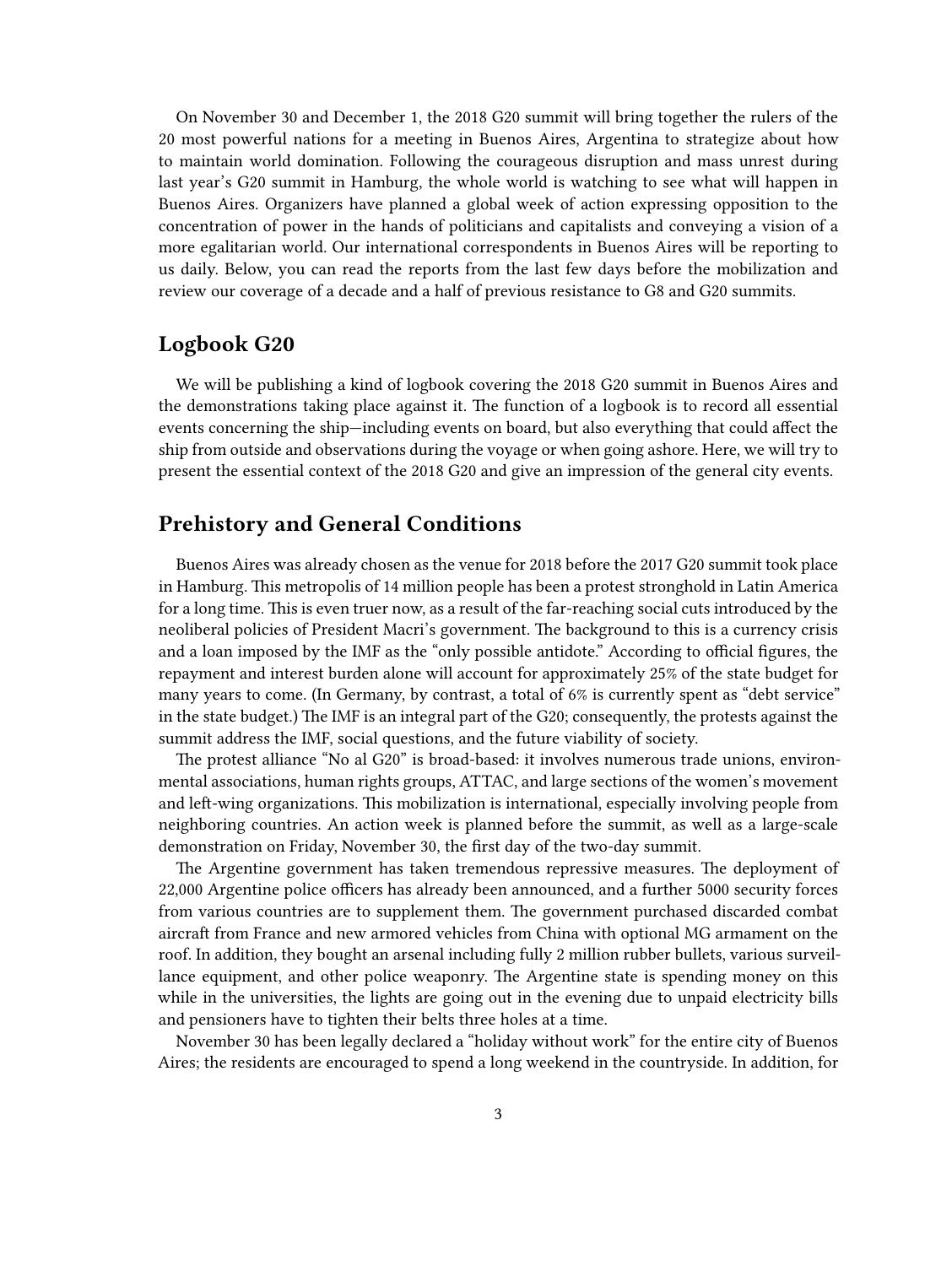the duration of the summit, public transport will be completely suspended in the city center, if not the entire city.

## <span id="page-3-0"></span>**Wednesday, November 14**

#### <span id="page-3-1"></span>**Senate Waves IMF Program through; Protests before Parliament**

It was foreseeable. After the House of Representatives had already approved the draft of the IMF program by a narrow majority; the approval of the much more conservative Senate seemed to be certain. This time, however, the Macri government made every effort to secure the broadest possible approval. That is why they haggled until the end—especially aiming to gain the approval of at least a few Peronists and of representatives of the rural regions. Those in rural areas will be particularly affected by the program because, in addition to the social cuts, it will also cut funding previously earmarked for the poorer provinces. A few specific representatives negotiated special conditions for their regions and finally agreed to pass the controversial IMF budget package. The vote was 45 in favor, 24 against, while opinion polls showed almost exactly the opposite picture among the general population.

While the debate was taking place, a rally of between 3000 and 5000 demonstrators gathered in front of the parliament ("el Congreso")—quite a small number for Buenos Aires and especially in view of the important reason. A few weeks before, during the vote of the Chamber of Deputies, there came many, many more people and fierce clashes broke out. The largest blocs at that time were young Trotskyists and a more leftist faction within the Peronists. But there was also a kind of "standing panel discussion," the "Barrios de Pie" were involved, and also a few more militant groups. When a small group, mostly unmasked despite several cameras, began to pry up paving stones from the street with iron rods, a sturdy group came out of the Peronist block and took the rods away from them. The Trotskyists sealed off their bloc with a human chain and shortly thereafter pulled away to hold their own smaller demonstration.

Finally, about 80 fully-equipped police officers stormed out of their own fencing towards the Peronist block, grabbed a very young anarcho-punk demonstrator, and dragged him away to loud protests from the crowd, which they blocked off by forming a chain across a side street. According to the press, a second person was arrested as well.

Notably, after a comparatively short sprint, most of that riot police in full gear were gasping for air. Their protective equipment must be enormously heavy.

#### <span id="page-3-2"></span>**Ritualized Protests and Repression before the Congreso**

There is hardly a protest in Buenos Aires that does not end in front of the Parliament building if it does not begin there. Accordingly, everything seems to be arranged: the roadblocks (2 meter-high connectable steel grids) are not transported away between demonstrations, but stored nearby and always rebuilt at the same intersections. At the adjacent main artery, this is indicated by installed signs reading *"Evitar zona Congreso—Corte total"* ("Avoid the congress zone—total blockage"). The standard barriers cover several hundred meters with numerous shops and an estimated 5000 residents. At the narrow checkpoints, the security guards wear suits; they probably already know many of the residents and regulate everything without helmets and truncheons on their belts. Often, everyday life plays out on three of the four sides of the ritualized barrier.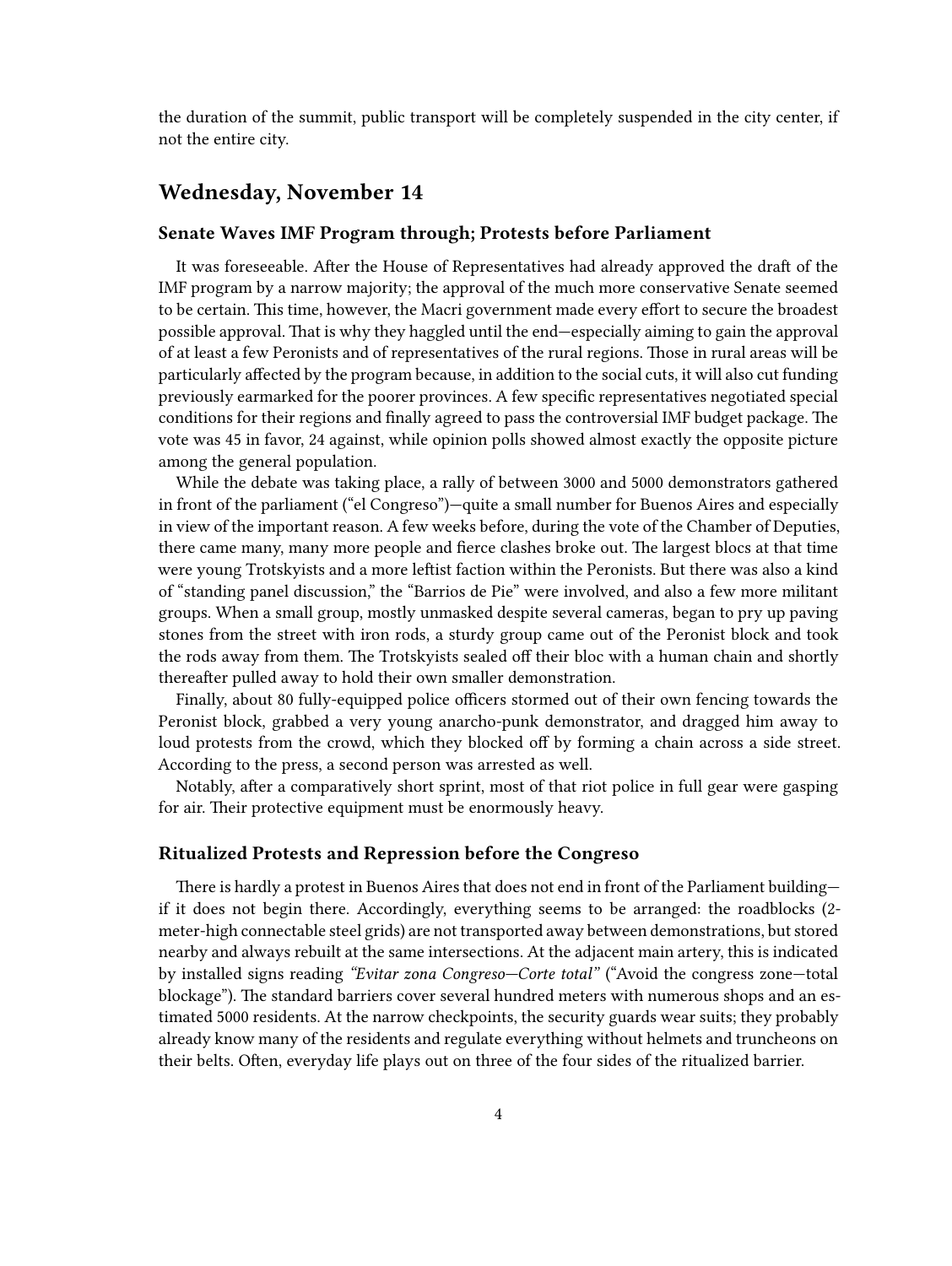On the fourth side, however, in front of the main façade, demonstrations take place in front of the barrier on the large square, and clashes occur regularly. Behind the barriers, the police position their "Infanteria" (the usual term here), i.e., helmeted riot police, as well as water cannons and motorcycle units. If they think it's necessary, they move to the spacious square in front of the parliament building, shoot tear gas and rubber bullets, clear the area, and beat and arrest people, often against embittered resistance.

## <span id="page-4-0"></span>**Thursday, November 15**

## <span id="page-4-1"></span>**Press Conference of the Protest Alliance "La Confluencia—Fuera G20 y FMI"**

This press conference took place at the Latin American human rights organization "Servicio Paz y Justicia." The small hall was full to capacity—including, among others, the  $1<sup>st</sup>$  German Television and the news agency Reuters. The podium is occupied by Beverly Keene, a spokeswoman of the alliance, and Nora Cortiñas, one of the best-known "Madres de la Plaza de Mayo." Behind them stand other representatives of the alliance.

Beverly Keene briefly introduces the alliance and emphasizes its versatility and openness. It was not for nothing that it is called *La Confluencia,* i.e., a "confluence" of many different flows into a common river. She stresses that all meetings and preparations are open to the public and, in this context, criticizes the surveillance carried out by security forces. The danger does not come from the alliance, but rather from the premeditated state repression and from the G20 itself.

Then, succinctly but comprehensively, she sets forth the protesters' concerns. The G20 leaders do not represent the interests of the people, as they claim to, especially not those of Latin America. Rather, their policies produce hunger, poverty, and destruction worldwide, especially in Argentina, where the IMF stipulations are currently aggravating the misery of millions of people. But this is only one part of an international system that no longer has any legitimacy. It is not for nothing that the G20 leaders have to hide behind an armada of security forces.

Then we hear about the events of the protest week, especially the "summit of alternatives" on November 28 and 29, which will take place on the square in front of the parliament building, and the mass demonstration on November 30, the first day of the summit. A trade union representative adds that several million demonstrators have already taken to the streets throughout Argentina against Macri—against the IMF program and thus also against the policy of the G20. Everywhere in the country, mobilizations are taking place; one may expect very, very many participants.

Next, we heard from Nora "Norita" Cortiñas with a short but touching speech. She vehemently called on people not to be intimidated and instead to take to the streets in droves. Her demand carries weight; she publicly opposed the military dictatorship at a time when participating in demonstrations could get you killed. Over 30,000 people were murdered—including Nora Cortiña's son.

## <span id="page-4-2"></span>**Protest Alliance and Appeals**

The alliance involves nine international networks, 102 Argentine organizations, and eight from other countries. Among them are environmental associations (e.g., Friends of the Earth), several grassroots trade unions, organizations that are critical of capitalist globalization, left-wing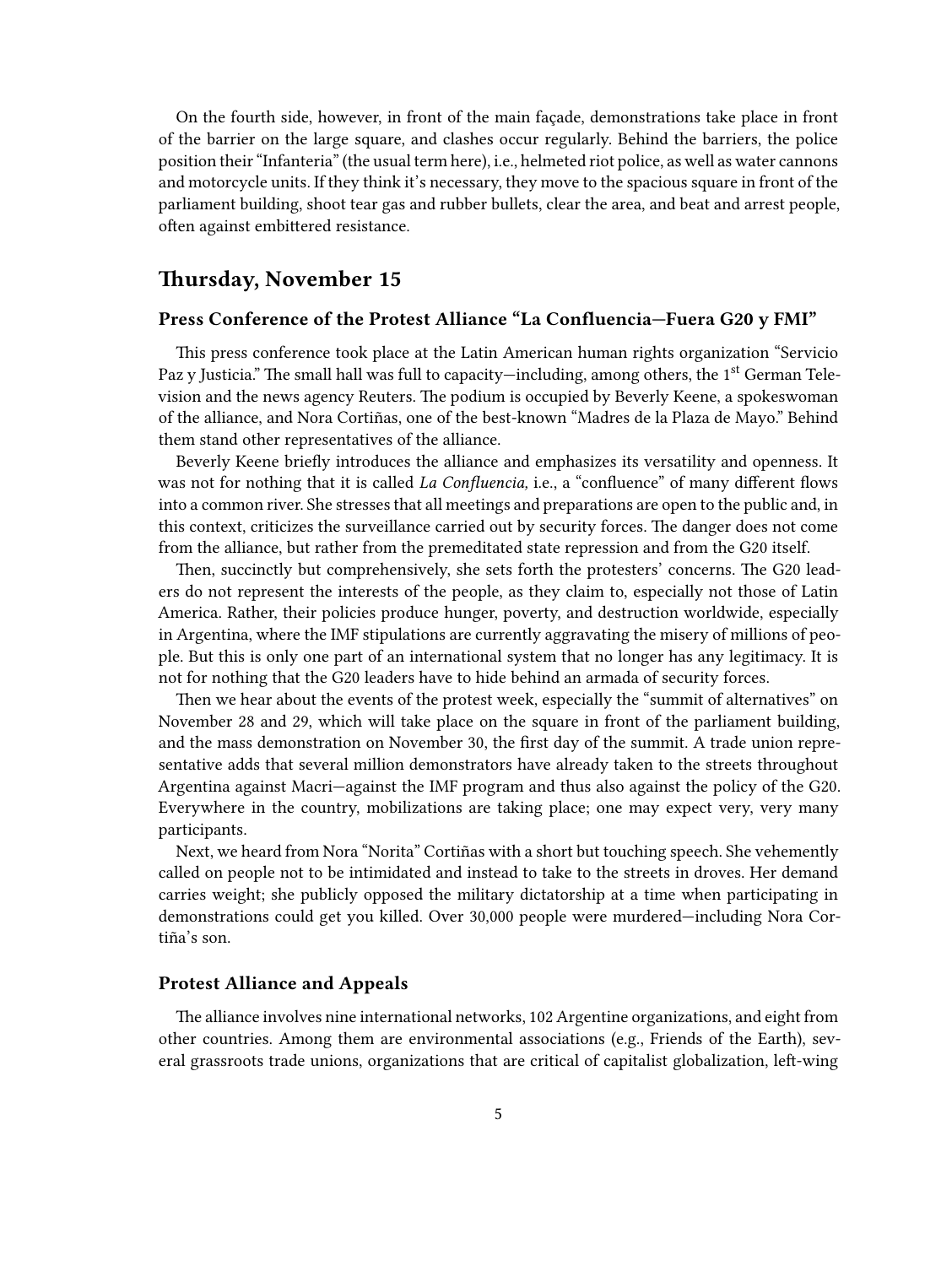anti-imperialist groups, ATTAC (also from France and Spain), a Basque Antifascist organization, internationalist groups, various campesino organizations, student associations, women's organizations, human rights groups, associations for grassroots economy, and others. It does not involve the Peronist-dominated trade unions, but for example the "Movimiento Evita," who see themselves as "revolutionary Peronists." What is striking about the alliance and its external image is the large proportion of women in general and the specifically feminist component of the mobilization.

From the outset, the "Confluencia" has explicitly positioned itself as internationalist. This is all the more remarkable in view of the fact that generally, Argentinian politics from right to left are limited to a standard national framework. The call for mobilization was translated into five other languages, including English.

## <span id="page-5-0"></span>**Friday, November 16**

#### <span id="page-5-1"></span>**An Explosion at the Cemetery; Raids and 14 Arrests**

Already on November 14, in the early evening, an explosion took place in the cemetery in the district of Recoleta, allegedly in direct proximity to the grave of Ramón Falcón, an infamous police chief who was assassinated by anarchists on November 14, 1909, precisely 109 years earlier. A woman was seriously injured in the explosion. A mother of two, she lost three fingers and was taken to hospital with severe facial and skull injuries; her companion was arrested directly. According to police, four more "homemade pipe bombs" were found at the grave.

Shortly thereafter, bodyguards arrested another man who allegedly threw a "highly developed incendiary bomb" that did not detonate under the parked car of the judge Claudio Bonadio. The federal judge had conducted various sensational corruption proceedings against former highranking Peronist officials and politicians, as well as sentencing two demonstrators to several months' imprisonment after riots in December 2017. The arrestee is alleged to have visited one of them once in prison.

The police and large sections of the press evaluate both "attempts" as part of a militant campaign in the context of the upcoming G20 summit and classify the three arrested as "violent anarchists." On this pretext, police carried out raids of several houses, including three left-wing cultural centers. The man arrested at the cemetery is alleged to have lived in one of them, which is alleged to be the "epicenter of the anarchist movement." The police stormed the long-occupied house with heavily armed special units and arrested ten more people. So-called crow's feet (caltrops) were presented to the press as "bomb material." On the following day, another arrest took place.

In addition, two Lebanese brothers were arrested and accused of possessing numerous weapons. Both were accused of associating with Hezbollah and of planning an assassination during the G20. The whole thing became mixed up in the media, which used the excuse to portray a scenario of extreme danger. The press conference of the alliance "Confluencia" was pushed under the table and instead one media "fish story" chased after the next.

Bizarrely, the "donated" armored clearance vehicles from the Chinese to Argentina were delivered in a public ceremony. Security Minister Bullrich once again urged city dwellers to leave Buenos Aires already on the Thursday before the summit, because "…the situation in the city will become very complicated… if there is any violence, we will take immediate measures against and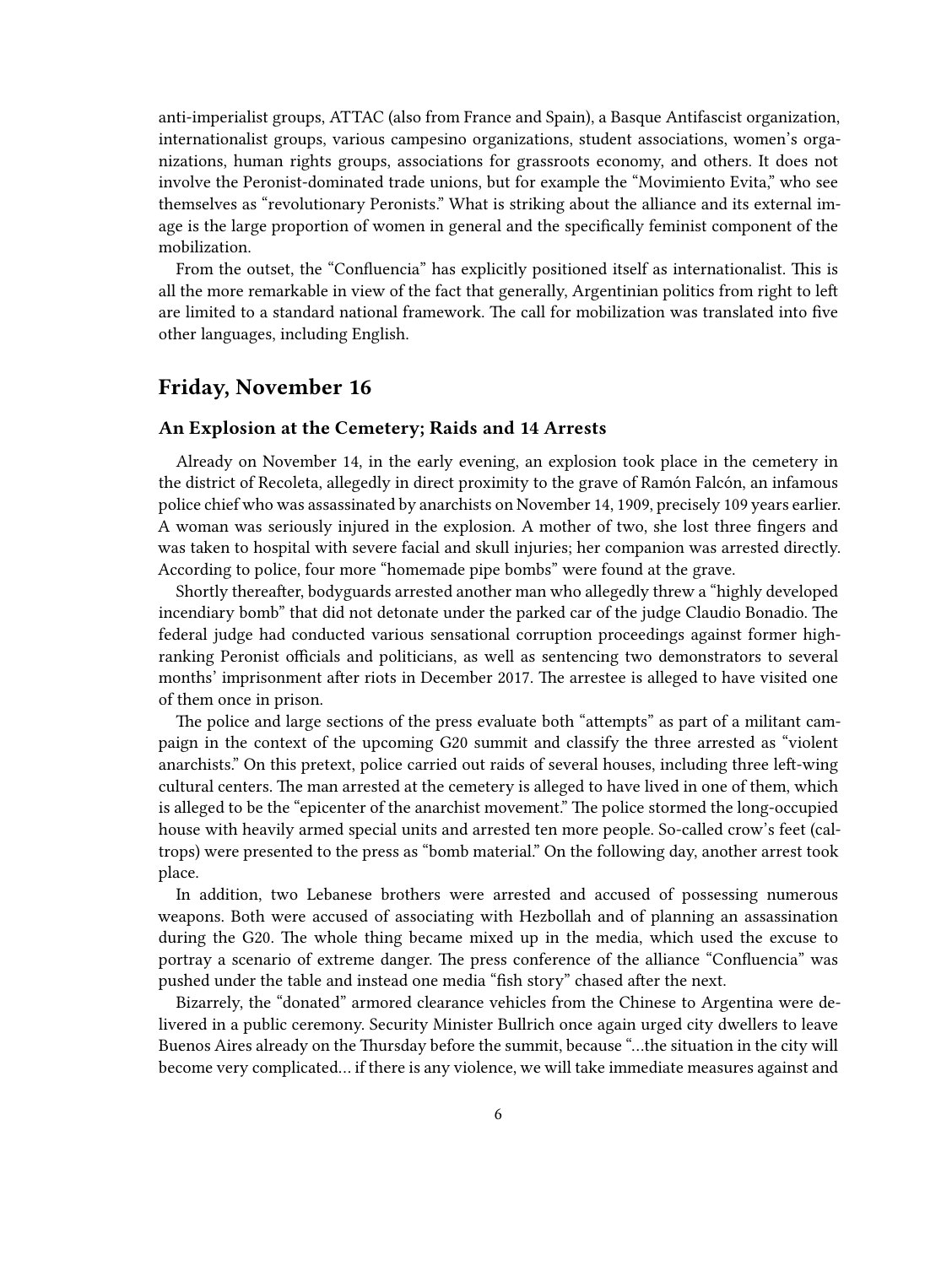stop it." In the meantime, the German Foreign Office has also issued a corresponding safety warning.

# <span id="page-6-0"></span>**Anarchism in Argentina**

From the late  $19<sup>th</sup>$  century to the early  $20<sup>th</sup>$  century, there was a very strong libertarian and anarcho-syndicalist movement in Argentina. For several decades, the FORA (Federación Obrera Regional Argentina) was the largest and most militant trade union in the country. After a long history of strikes, demonstrations, factory occupations, and bloody repression, the movement was largely crushed in the 1930s and 1940s.

Currently, the relatively small anarchist movement is closely linked to a subcultural context, similar to the anarchist movement in many parts of Europe. But anarchists also participate in major political mobilizations, such as those bringing attention to the kidnapping and murder of the activist Santiago Maldonado.

# <span id="page-6-1"></span>**Peronism, Counter-Summit Creativity, and the Schedule of Resistance**

In this second installment of our coverage of the 2018 G20 summit, our international correspondents report on the political and cultural events leading up to the summit. China has given Argentina a considerable amount of military equipment with which to brutalize and potentially mass-murder people in Buenos Aires if they interfere with the state agenda of totalitarian control during the G20 meetings. Meanwhile, organizers have announced the schedule for a week of resistance. The lines are drawn.

# <span id="page-6-2"></span>**Saturday, November 17**

## <span id="page-6-3"></span>**Day of "Militant Peronism"**

This day marks the return of Juan Domingo Perón on November 17, 1972 after 17 years of exile in Franco's Spain; the date is still celebrated annually by the Peronist movement in Argentina. Traditionally, there is a large rally with numerous speeches. This year, it took place in the stadium of a local football club. The motto is: *Unidos o Dominados,* "united or dominated." The dominant theme is President Macri's austerity budget package imposed by the IMF and his "necessary replacement—at the latest, by the 2019 elections." Naturally, of course, by the Peronists.

But what is this "unity," exactly? Some Peronists in the Senate voted for the budget package; they were called "traitors" at the rally. But also, the powerful Peronist trade union federation CGT is conducting a dialogue with a high-ranking IMF representative, while other parts of the Peronist movement support the protests and are also calling for a protest against the G20 summit. These call themselves "Peronismo popular"; they are left-oriented and still able to mobilize masses of people onto the streets. In addition, a large part of the *Porteños* (the urban residents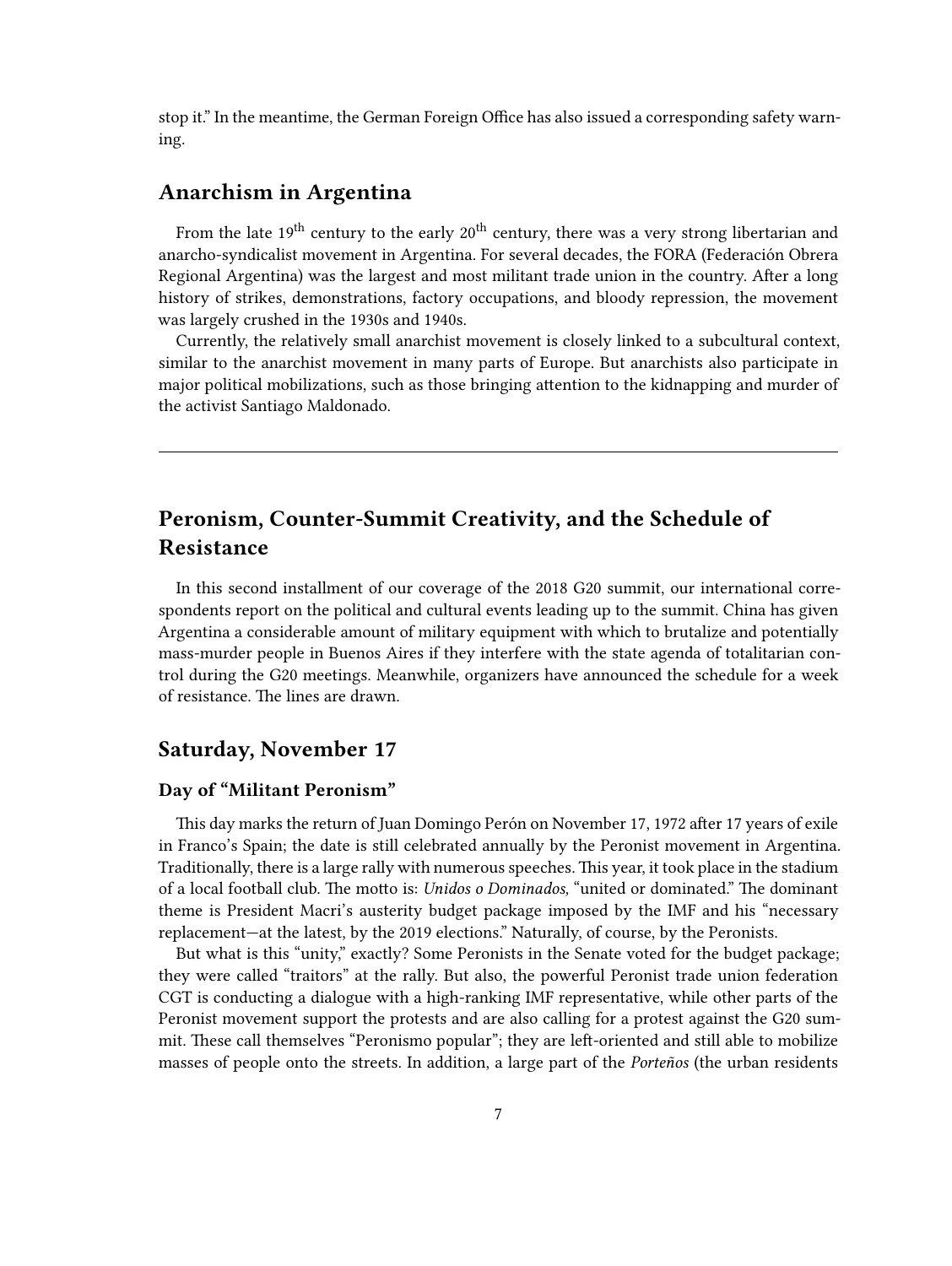of Buenos Aires) feel connected to Peronism; in many cases, this loyalty has been passed down across multiple generations. This describes a considerable portion of modern and cosmopolitan urban society in Buenos Aires.

#### <span id="page-7-0"></span>**Between Nazi Exiles and Left-Wing Guerrillas**

What most Perón fans don't know—or have suppressed in their memories—is that after World War II, Perón opened Argentina to thousands of high-ranking Nazi officials. Above all, he wanted them to help him establish his own aviation industry, including the secret continuation of the Nazi missile program. Some ended up in Peron's secret service; others set up "Mercedes-Benz Argentina" with his support, where demonstrably massive quantities of dirty Nazi money were laundered. The Holocaust co-organizer Eichmann found employment there, along with many other Nazis.

At the same time, Perón implemented extensive social programs aimed at the poorer sections of the population and promoted culture, education, and civil rights, including the introduction of women's suffrage. In foreign policy, he was emphatically anti-American, but in domestic policy, he fought communists and brought the previously heterogeneous trade unions into line. He controlled the press through state-controlled paper quotas. When the previously flourishing economy went downhill, Perón—though the "legitimately elected president"—was expelled by a military putsch in 1955 with the backing of influential entrepreneurs, the church, bourgeois intellectuals, and the CIA.

A permanent change of government was established under the control of the military, the economy continued to decline, and social tensions increased. In the 1960s, armed groups throughout Latin America began the "revolutionary struggle," including the so-called Montoneros in Argentina. They simultaneously referred to the successful Cuban revolution, Peronism, and the anti-imperialist struggle. Their tactics ranged from organizing soup kitchens in the poor neighborhoods to carrying out armed raids on military facilities. Not least, this movement helped create the pressure that led to Perón's return in 1972. He died in 1974 and his third wife, Isabell Perón, took power. The military overthrew her in 1976.

A military dictatorship ensued, lasting until 1983, which particularly persecuted the Montoneros with an immense bloodshed.

# <span id="page-7-1"></span>**Sunday, November 18**

### <span id="page-7-2"></span>**La Criatura: The "Performative Counter Summit"**

The two-day festival *La Criatura* was about "thinking up other ways to make politics." As the organizers put it:

"The politics we make is old. We cannot close our eyes to what is happening in Brazil because it is a global trend."

The event took place in one of the numerous and largely self-organized cultural centers of Buenos Aires, organized by the Asociación "CRIA"—*Creando Redes Independientes y Artisticas.* In South America, "crias" also means *Lama*—"young animals."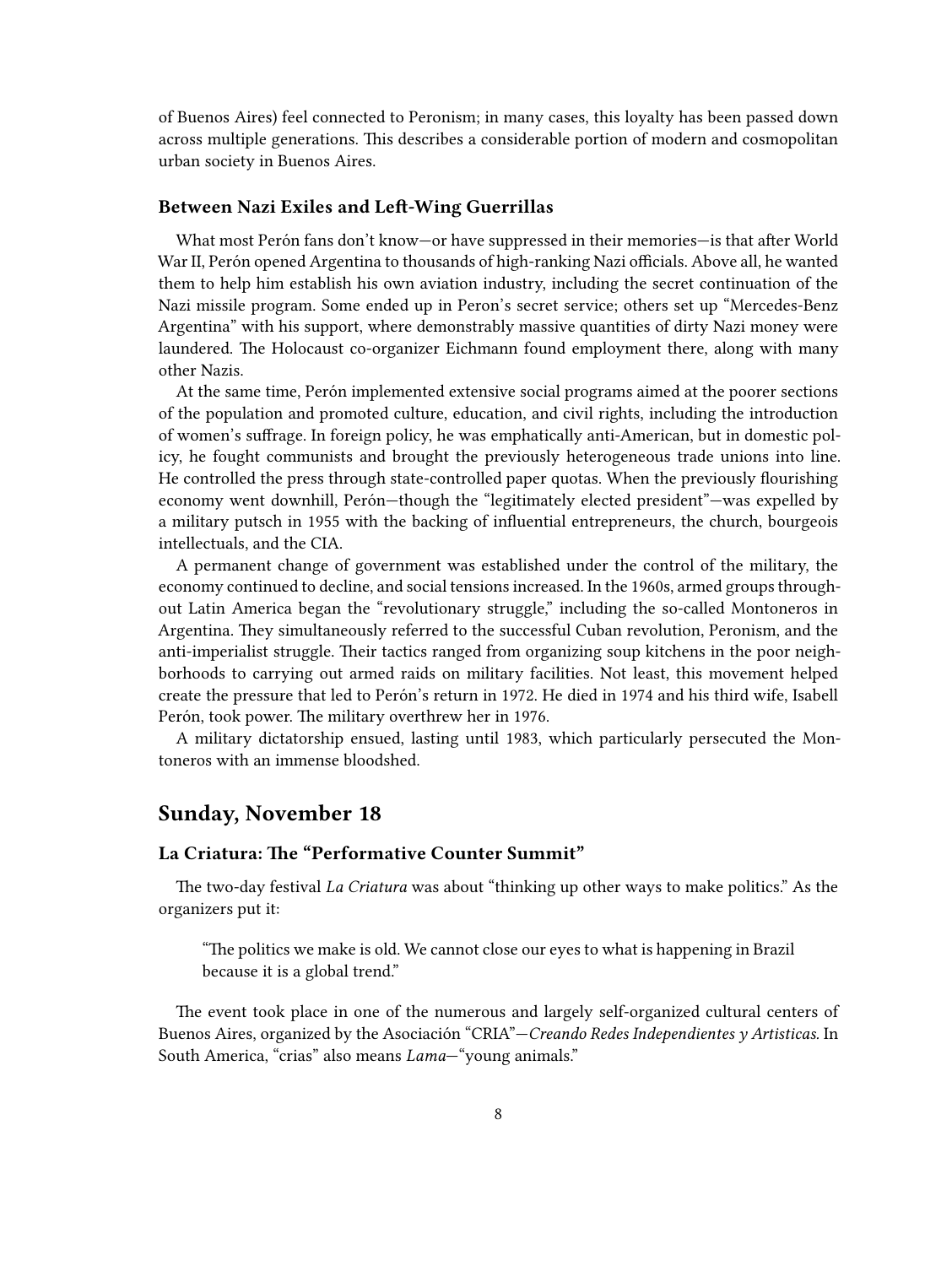All kinds of workshops, many of an artistic nature, took place in various adjoining rooms. A long table was set up in the large hall in mockery of the G20 summit. Here, people gradually took seats for the presentation of the various thematic forums.

First, there was a short introduction by a woman dressed up as a monster with snake hands. She read a pithy text:

"A predator devours the world. It is able to destroy countries and nations, cultures and peoples, change nature genetically, turn forests into deserts, undermine the seas and drill into mountains to extract the last mineral fragment. This predator wants to leave us nothing, a humanity freed from everything. In defiance of this devastating scene, there are other herds of monstrous creatures that reinvent themselves in the face of this plundering, that create counter-pedagogy, building utopias and errant becomings."

Then they presented a historical outline of former summit protests—beginning in the early 1990s, when the anti-globalization movement slowly developed, and passing from the 2001 G8 summit in Genoa to Mar de la Plata (about 400 km south of Buenos Aires), where in 2005, the Organization of American States met in the face of massive protests. They emphasized that over the years, resistance has shifted more and more to the global South and that a specific expression was found there, which still has to be expanded.

This was followed by an impressive lecture by a Mapuche, who told the story of his people and of growing oppression and repression, but also of the resistance and the expressiveness of the Mapuches, which is gaining more and more international attention through social media. In the end, he emphasized amid applause that the struggle of the Mapuche nation cannot be solved solely by granting them their land. Rather, their struggle represents a future model for how to inhabit the earth and they are convinced that it is time to develop alternatives.

There followed are several contributions by representatives of the feminist movement who presented their progress and the growing resistance against patriarchy, stressing that all the different forms of resistance to the capitalist patriarchal system must be given the same importance. They referred to the immense mobilizations of the last few months, in which huge numbers of people took to the streets against the ban on abortion, among other things.

Numerous other contributions followed—for example, a presentation by the representative of the Senegalese Association in Argentina on the growing importance of migration in the face of extensive exploitation and oppression in the regions of the global South, above all in Africa.

Finally, the conference took a position against the current criminalization of the resistance and called for participation in the week of resistance to the G20 from November 25 to December 1.

# <span id="page-8-0"></span>**Monday, November 19**

#### <span id="page-8-1"></span>**The Schedule of the Week of Protest**

The program describes almost 60 public events. Most of them are discussions, workshops, or lectures—many within the framework of the alternative (counter) summit—but there are also a number of public actions. At this point in time, ten days before the summit, not all the events have been announced; this was no different at previous summit protests.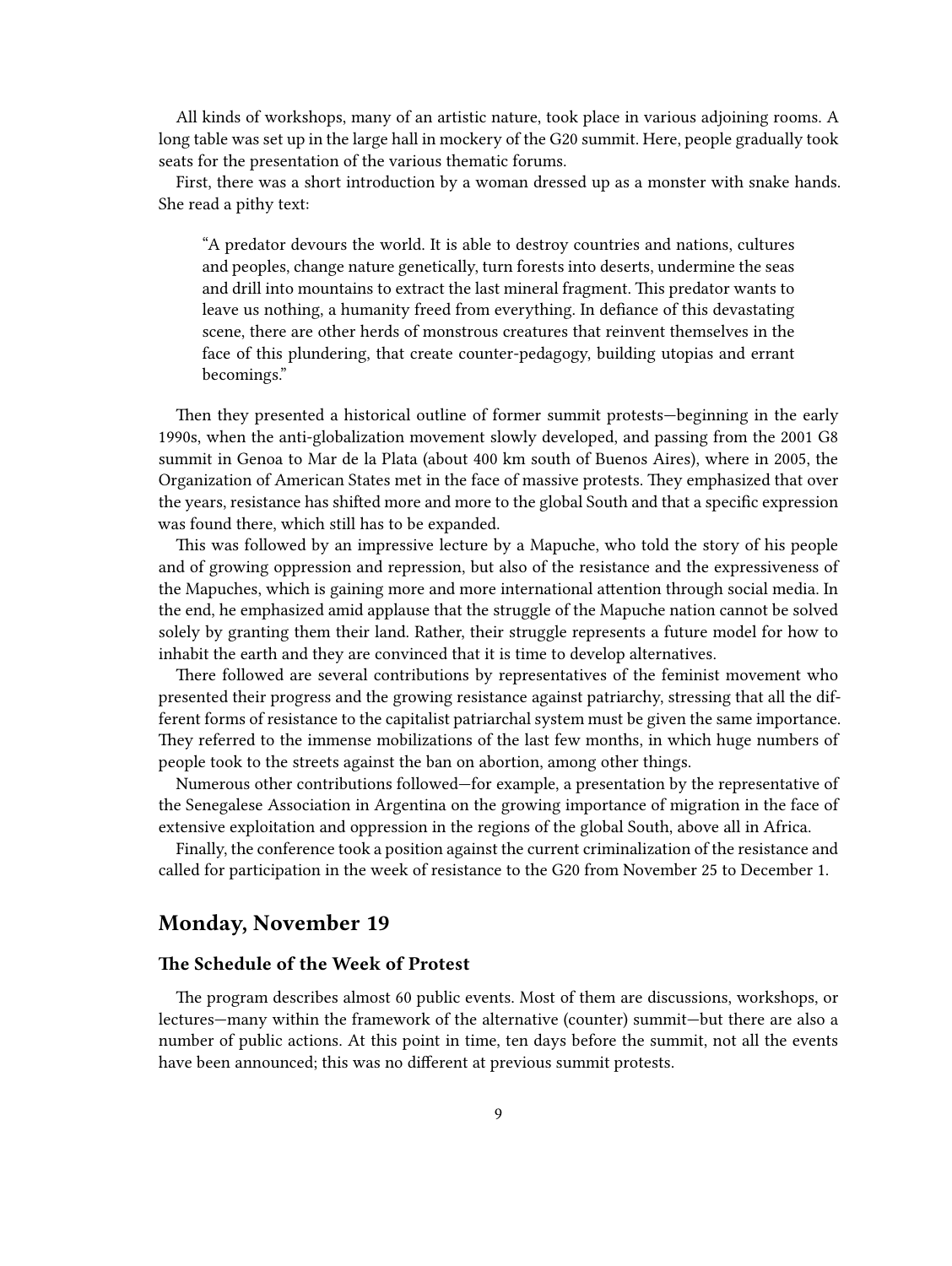The schedule impressively documents the diversity and internationalism of the upcoming counter-events and protests.

## <span id="page-9-0"></span>**Security Zones and Shantytowns**

On November 30 and December 1, the 2018 G20 summit will bring together the rulers of the 20 most powerful nations for a meeting in Buenos Aires, Argentina. In the third installment of our coverage of the 2018 G20 summit, our international correspondents describe the unprecedentedly massive security operation that is accompanying this summit, the international protest mobilization, and police violence against the poor population in the periphery.

# <span id="page-9-1"></span>**Tuesday, November 20**

## <span id="page-9-2"></span>**Border Controls, Security Zones, and a City Blockade**

The government announced on Monday, November 19 that it will be tightening border controls, focusing on the border triangle with Uruguay and Brazil as well as the international airport. They claimed to have "extensive international lists" and that they "will strictly prevent the entry of radical G20 protesters." In case friends and activists are detained at the airport, the Protest Alliance has set up a round-the-clock legal emergency service.

On Tuesday, the "security junta" chaired by Minister Patricia Bullrich held a press conference; Bullrich is a machine of repression with an oligarchic family background and also some (decidedly dubious) past association with the Montoneros. Everyone expected large security zones and restrictions on freedom of movement, but the scope of what Bullrich announced went beyond the expectations of the assembled capitalist press.

The graded security zones will cover an area of about 20 square kilometers only in the innercity area—a tenth of the total area of the capital. There will also be "variable corridors" and closed roads to the international airport 40 km away. Within the dark red security zone, the "Villa 31" is located—the so-called "Villa Miseria"—with its approximately 30,000 residents, which is close to the conference venue. As it appears, the residents are to be locked in or out of their homes and their neighborhood. They have virtually no lobby at all to advocate for them; on the contrary, they are highly stigmatized.

The square-shaped area below (to the south) in the following city plans is justified as "protection of the Theatro Colon"—where this Friday, the feudal dinner of the heads of state is to take place. However, the theater is not located in the middle of this zone, but close to the upper left edge, between the metro line B and the zone border. More than 200,000 inner city residents live in this square, which also houses the political and historical center of the city and the entire country, including the Congress and the Plaza de Mayo. The security zones also include the entire port, the inner-city airport, the city's main arterial roads including the sixteen-lane Avenida of July 9, Retiro Central Station, large parts of the historic Recoleta district, and the expensive new Puerto Madero port quarter. For the latter two, we are talking about approximately 50,000 more residents who will be directly affected by the security around the summit. In addition, there is a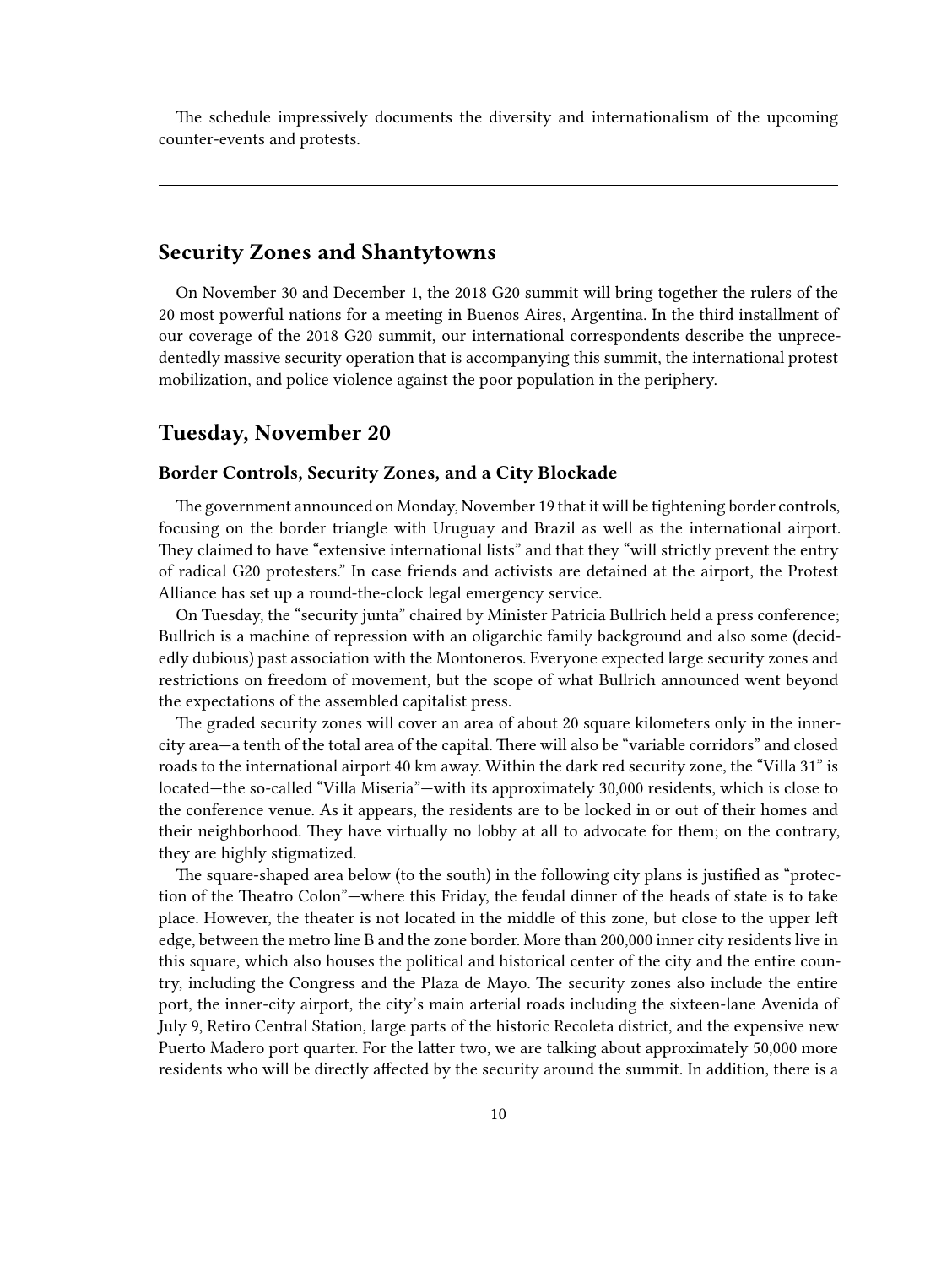smaller control area to the south, near the Plaza Constitución, which can only be explained by a "troop site" planned there.

In addition to all these security zones, restrictions on local public transport have been announced, on a scale that has never been implemented before at any previous summit. The entire regional rail network and the metro ("Subte") network will be completely shut down during the G20. This will render travel impossible throughout the city. The same is true for all shipping traffic on the Rio de la Plata, the river that separates the neighboring cities of the metropolitan region and Montevideo in Uruguay from Buenos Aires.

On the other hand, some buses within Buenos Aires "may still run."

All this is hard to swallow for city residents who have only experienced such conditions during general strikes. This time, however, the aim of the intervention is not a social concern—and certainly not "guaranteeing the safety of the summit"—but rather, cutting off or inhibiting the flow of protest towards the center. In the city center, only police and politicians should move freely. Everyone else—the inconvenient others—should leave for the countryside or stay locked inside their homes.

# <span id="page-10-0"></span>**Wednesday, November 21**

#### <span id="page-10-1"></span>**A Book, an Article, and a Call for a Demonstration**

On Wednesday, the widely read national online newspaper *Infobae* published an article about the multilingual book *To Our Compas in Buenos Aires* by activists from Hamburg and Paris. Infobae is considered to be close to the reigning government; it is often cited by the German Foreign Office as a "serious source." The lengthy article was titled *"Take Care Compas—The Handbook of International Protest that the Government Is Studying ahead of the G20."*

First, the text briefly presents the concerns of the Argentine government, highlighting the alleged threat posed by international opponents of globalization. After that, however, the article quotes the book at great length in a fairly unbiased manner. For example, the book description appears unabridged and passages referring to the forthcoming summit in Buenos Aires are highlighted. The text is framed as a kind of "guide to protest," though this is already refuted by the quotations. However, the article sketches a relatively comprehensive picture of the courses of events in Hamburg, chiefly through the quotations. Infobae describes it as "ridiculous" that the authors of the book describe the attendance of 80,000 people at the central demonstration as a "success"—a rather small number of participants, by Buenos Aires standards.

Surprisingly, on the same day, the short call for a demonstration in Hamburg to show solidarity with the protests in Buenos Aires, translated into Spanish, appeared on the front of the local protest website in Buenos Aires. The call is for a demonstration on the afternoon of December 1 after an FC St. Pauli home game. The preceding evening, there will be a meeting in a left cultural center in Hamburg to follow the events in Buenos Aires. The December 1 demonstration is also intended as a reaction to the anticipated repression.

## <span id="page-10-2"></span>**And International Protests?**

In addition to those in Hamburg, parallel protests will take place in Paris and London. There are probably also plans elsewhere. Very few activists from Europe or North America will come to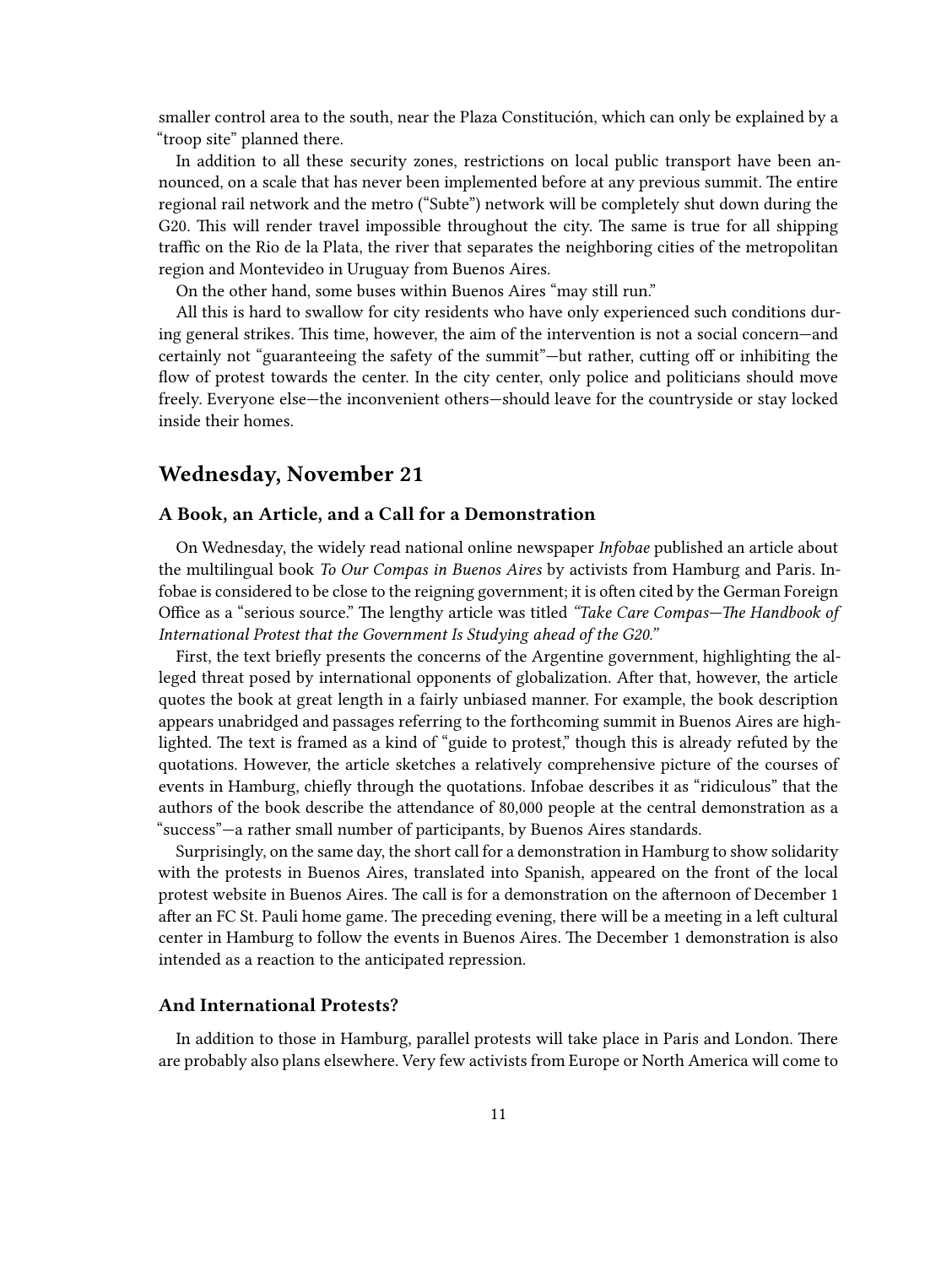Buenos Aires, and not only because of the announced border controls. The flights are expensive and harmful to the environment, police repression is expected to be intense, and the strange conditions in which the G20 will take place in Argentina are likely to deter many more protesters.

The alliance "Confluencia" expects activists from neighboring countries. In view of limited resources and the long distances, however, even within South America, travelling to protests in neighboring countries is by no means standard. Now, the Argentine government has added the offensively announced border closure. The national government and international security management are doing everything they can to minimize the number of participants from outside Argentina. Even journeys from other regions of Argentina will be rendered considerably more difficult by the interruption of the railway connections into Buenos Aires. It is even conceivable that this will extend to regional train connections and bus routes. The announced repression is also having an effect: one of the larger Peronist trade unions has already toned down its mobilization for this reason and in view of next year's elections. One does not want to be associated too much with the foreseeable (or even conjured up) "riots."

# <span id="page-11-0"></span>**Thursday, November 22**

## <span id="page-11-1"></span>**"No Roof, No Land, No Life"**

This is the headline of the progressive, left-leaning daily newspaper *Página 12.* Rodolfo Orellana, 36 years old, of Bolivian origin and father of five children, is dead, most likely murdered by the police. What happened? In the early morning, between 100 and 200 residents attempted to occupy a vacant site in the huge suburb of Matanza. In fact, the owner had already signed a farreaching temporary use agreement with the local neighborhood association, in which Rodolfo Orellana was also active. This agreement document has been pushed from office to office for a long time in order to take effect legally.

Despite this legal grey zone, the police immediately arrived at the occupation in full gear and shot numerous rubber bullets, seriously injuring several people. A video shows Rodolfo Orellana, likely after his death. As became known later during the autopsy, he died as a consequence of live ammunition entering his shoulder. Based on the exit wound, the shot must have hit him when he was in a stooped posture, either standing or squatting with his back to the murderer.

Police maintain that neither the bullet nor the shell were found; the caliber of the bullet is supposed to be determined in a second autopsy. The police deny the use of firearms, alleging that there were hostilities between Bolivian and Paraguayan groups within the occupiers. Since the bloody political unrest of 2002, it is forbidden for the police in Argentina to carry firearms during demonstrations—and even more so to use them. But it is absurd to imagine that now, during a brutal evacuation, the demonstrators would have shot each other under the eyes of the police.

There were four more arrests, including a mother who was "allowed" to have her baby in the police cell for a short time every three hours to breastfeed. On the following day, there was a fierce and emotionally moving protest rally in the city center.

### <span id="page-11-2"></span>**Housing Shortage in the Periphery**

Officially, the city of Buenos Aires covers only 203 km² with 2.9 million inhabitants; by contrast, Berlin covers 891 km² with 3.6 million. However, there are officially almost 14 million inhabitants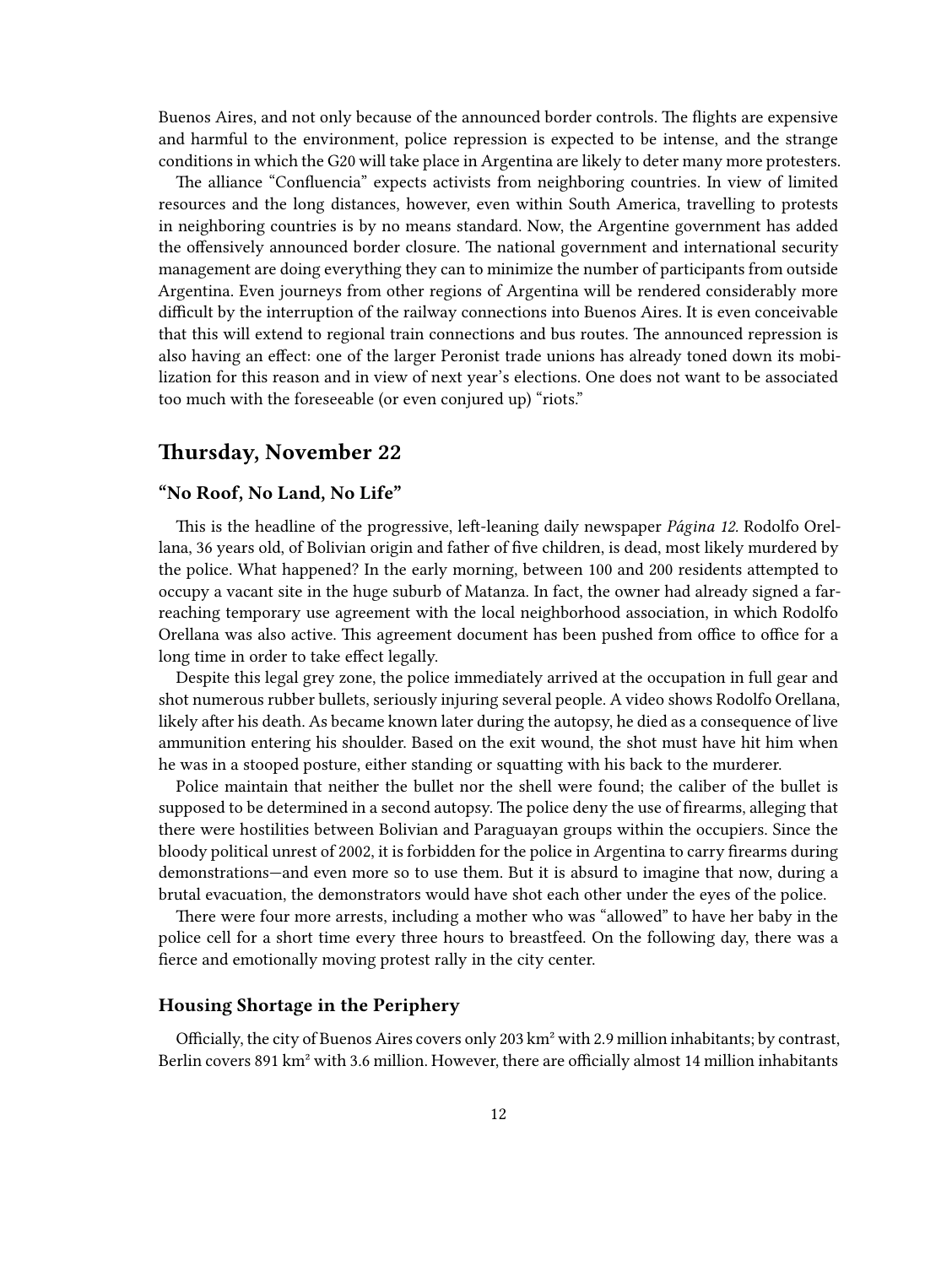in the immediate metropolitan area. In the periphery there are also some isolated "islands for the rich" and areas with a mixed character, but by and large, the "outskirts" range from poor to extremely poor districts and informal settlements. The social and cultural contrast to the official "capital" is dramatic.

The "suburb" Matanza (in English, "slaughter" or "bloodbath") hosts 1.8 million inhabitants—as many as the city of Hamburg. There are also several "villas," places with improvised buildings. The housing shortage is most clearly visible in these shantytowns and their surroundings. Migrants from neighboring countries often live in highly crowded and inhumane conditions. Empty spaces are often squatted in order to open up a little more space for survival and life. In addition, there is a widespread "economía popular" via which people organize their everyday lives. Rodolfo Orellana was an activist there.

# <span id="page-12-0"></span>**Student Protests and a Football Riot**

On November 30 and December 1, the rulers of the 20 most powerful nations will meet in Buenos Aires, Argentina. In the fourth installment of our coverage of the 2018 G20 summit, our correspondents recount clashes over neoliberal assaults on the Argentine education system, the counter-summit of left politicians, and the football riots that forced Senator for Justice and Security of Buenos Aires to resign immediately ahead of the G20 meetings.

## <span id="page-12-1"></span>**Friday, November 23**

## <span id="page-12-2"></span>**Police Attack Student Protests**

All week long, there had been protests against a change in the lecturer-training system, which is now to be centralized and controlled by the government. Within this framework, 29 institutes are to be closed; in addition, the previous independence of the lecturer committees is to be virtually abolished. In the future, a government-appointed rector will govern the "UniCABA" (*Universidad de la Ciudad Autónoma de Buenos Aires*). On top of that, dozens of allegedly "useless" professorships are to be cancelled without replacement.

The comparatively liberal, independent university system has long been a thorn in the side of the Macri government, which is why the state began to tackle the structural conversion of UniCABA a year ago. There have been massive protests in response—this is about nothing less than the independence of the universities. In June, the recalcitrant lecturers were at the front of the queue when state employees were deprived of their wages for months as a result of empty state treasuries. The closure of the Ministry of Education followed, together with six other ministries, including the Ministries of Culture and Health. There were strikes; the students showed solidarity with the lecturers, but Macri remained hard.

The final legislation passed on Thursday in the city parliament of Buenos Aires, in which Macri's conservative electoral alliance currently holds a majority. In anticipation, the police had cleared some protest tents on the forecourt and sealed off the street in front of the city parliament with the usual steel barriers on both sides; they also mobilized a massive number of riot police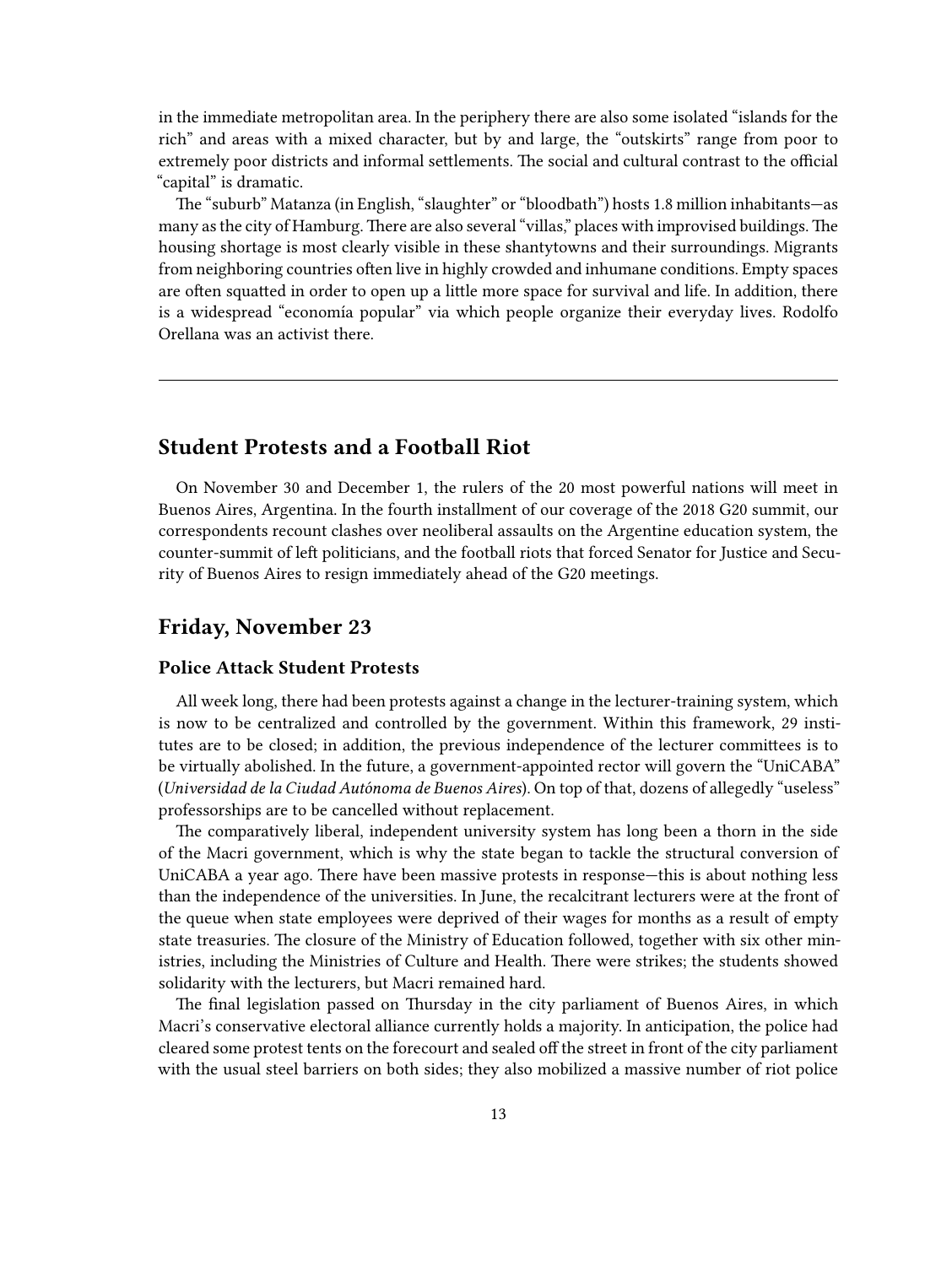and a water cannon. Clashes erupted, people knocked down barriers, police shot tear gas and attacked the demonstrators with their truncheons. Even the left-wing members of parliament who came out of the meeting on the street were physically harassed. Finally, about 1500 students marched through the city center in a loud demonstration.

#### <span id="page-13-0"></span>**The University City of Buenos Aires**

With over 300,000 resident students, Buenos Aires has the most students of any city in Latin America. Since Peron's time, the Argentine education system has been more accessible and affordable than any other on the continent. That is why so many people from poorer backgrounds have converged here to study. Yet in order to be able to afford accommodation and livelihood in this comparatively expensive city, the majority of students have to work to pay their way through school, often taking several badly paid jobs at once. This is why all the faculties also offer lectures and seminars in the evening hours. Often, the students simply fall asleep exhausted.

The university can pride itself on its academic past: five of its graduates have been awarded a Nobel Prize, including two Nobel Peace Prizes. In the 1960s and 1970s, the universities were hotbeds of revolution and upheaval; Che Guevara, among others, studied medicine here. In the 1980s, however, the military dictatorship brutally "cleaned up" the universities, murdering thousands of student activists. After that, in the 1990s and especially after the left-wing progressive Peronist Nestor Kirchner was elected president in 2003, things improved a bit again.

The "rollback" has come under Macri. Already today, there are dramatic disparities between the faculties. While, for example, the law faculty is well-funded behind its monstrous façade, the social sciences are falling apart—it is not easy to find a functioning toilet there, and most buildings are dilapidated or even ready for demolition.

# <span id="page-13-1"></span>**Saturday, November 24**

## <span id="page-13-2"></span>**Popular Reformism or Permanent Revolution?**

The so-called "World Forum of Critical Thinking" organized by CLACSO (*Consejo Latinoamericano de Ciencias Sociales,* Latin American Council for Social Sciences) lasted for one week. Many people, including well-known politicians, appeared at the forum, including ex-presidents Ernesto Samper (Colombia), Dilma Rousseff (Brazil), and José Mujica (Uruguay), not to mention Nobel Peace Prize winner Adolfo Pérez Esquivel, former mayor of Bogotá Gustavo Pedro, and Pablo Iglesias of the Spanish party Podemos. Former president Cristina Fernandez de Kirchner, a Peronist, opened the event with her first major public appearance in almost a year. This took place in the big hall of the railway workers sports club. Her core statement was that, in view of the advance of neoliberalism and authoritarianism in large parts of Latin America, all those affected must now stand together; "old categories" from "left or right" will not help anymore. Her headline: "Splits are a luxury we can no longer afford."

The numerous workshops, lectures, films, and cultural events throughout the week were characterized by diversity and internationalism. A total of 25,000 people were said to have attended this "World Forum," which was also open, including many attendees from neighboring countries, many of whom were representatives from various political parties, universities, and social organizations. By and large, it appears that at least the majority of them left after the Forum rather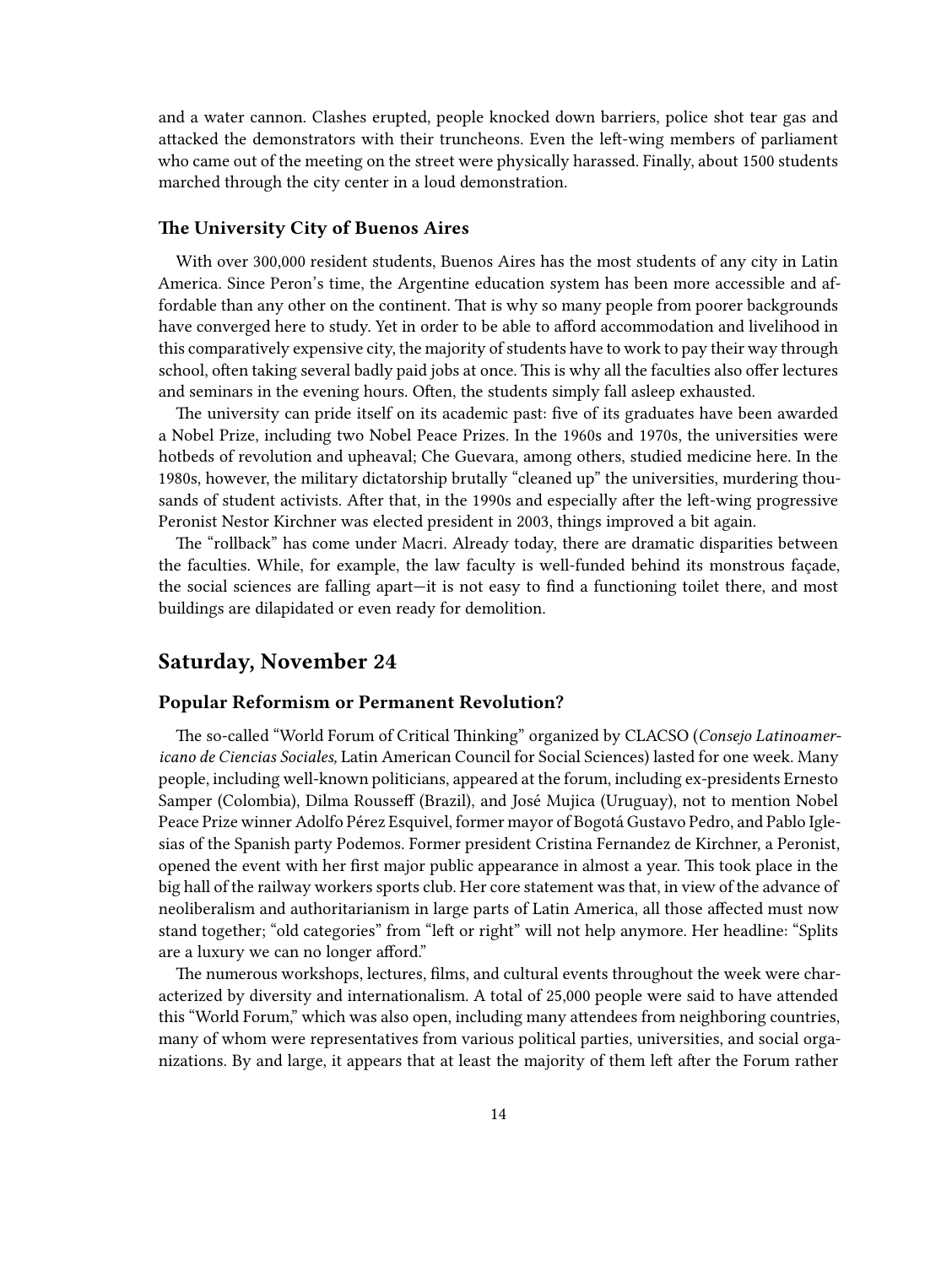than remaining in Buenos Aires until the G20. The organizers emphasized that this was not, as the press often claimed, a kind of "counter summit," but rather a "forward-looking think tank for solutions to the urgent questions about the future." Similarly, the Forum's spokespersons avoided publicly calling for decisive protest against the upcoming summit, while often sharply criticizing the policies of the G20 and above all the IMF.

On Friday, the Trotskyist MST (*Movimiento Socialista de los Trabajadores,* Socialist Workers' Movement) organized a rally with about 800 participants in front of the Congress, the whole thing already within the frame of the anti-G20 protests. Speakers sharply criticized the protagonists of CLACSO: "Bolsonaro, Macri, and the right did not come out of nowhere… the right won because people were disappointed with the kind of left who presented themselves as an alternative at the 'Forum of Critical Thinking.'" They also took aim at the Peronists, who do not call for protests against the G20 "because of electoral calculations" or, in the view of the MST speakers, only inconsistently. The same is also true of the FTI (*Frente de la Izquierda y Trabajadores,* Left Workers' Front), a competing party from the Trotskyist camp, according to an MST spokesman.

It is not particularly surprising that the MST are on their own at their event and the rally is not even mentioned in the media. At the same time, they take a clear position regarding the impending G20 summit:

"In a few days, the members of the G20 summit will arrive. This meeting does not bring any advantages for the people here—instead, they try to intimidate the population. There will be no planes, no trains, no subways, and no buses. They will do everything they can to prevent the protests, but there will be protests anyway."

And further, to great applause:

"Macri has asked us to leave the city. But they are the ones who should disappear from the city: the G20, the IMF, Macri, Bullrich, and the whole police apparatus." (see also 20.11.)

Nothing like this was heard at CLACSO.

## <span id="page-14-0"></span>**Sunday, November 25**

## <span id="page-14-1"></span>**A Football Match Gets Out of Control**

It is the "mother of all battles" in the Argentine football, the city match between River Plate and Boca Juniors—shortened to "River – Boca." This time, the "Superclasico" is even a "historic" one, namely the first time the bitter city rivals meet in the finals of the "Copa Libertadores," the South American counterpart of the Champions League in Europe. Unlike in Europe, the final will be played with both legs. Both matches sold out immediately at the opening of the advance sale; only a few especially expensive tickets reached the market, because the members of both clubs exercised their right to first dibs.

Stadium visits for away fans have been generally prohibited in Argentina since 2013. In the last 91 (!) years, statisticians counted 279 deaths due to violence with a "football background." This is certainly bad, but rather low in comparison to the much greater number of femicides in the country. Macri, who as president of Boca Juniors became a public figure and then later a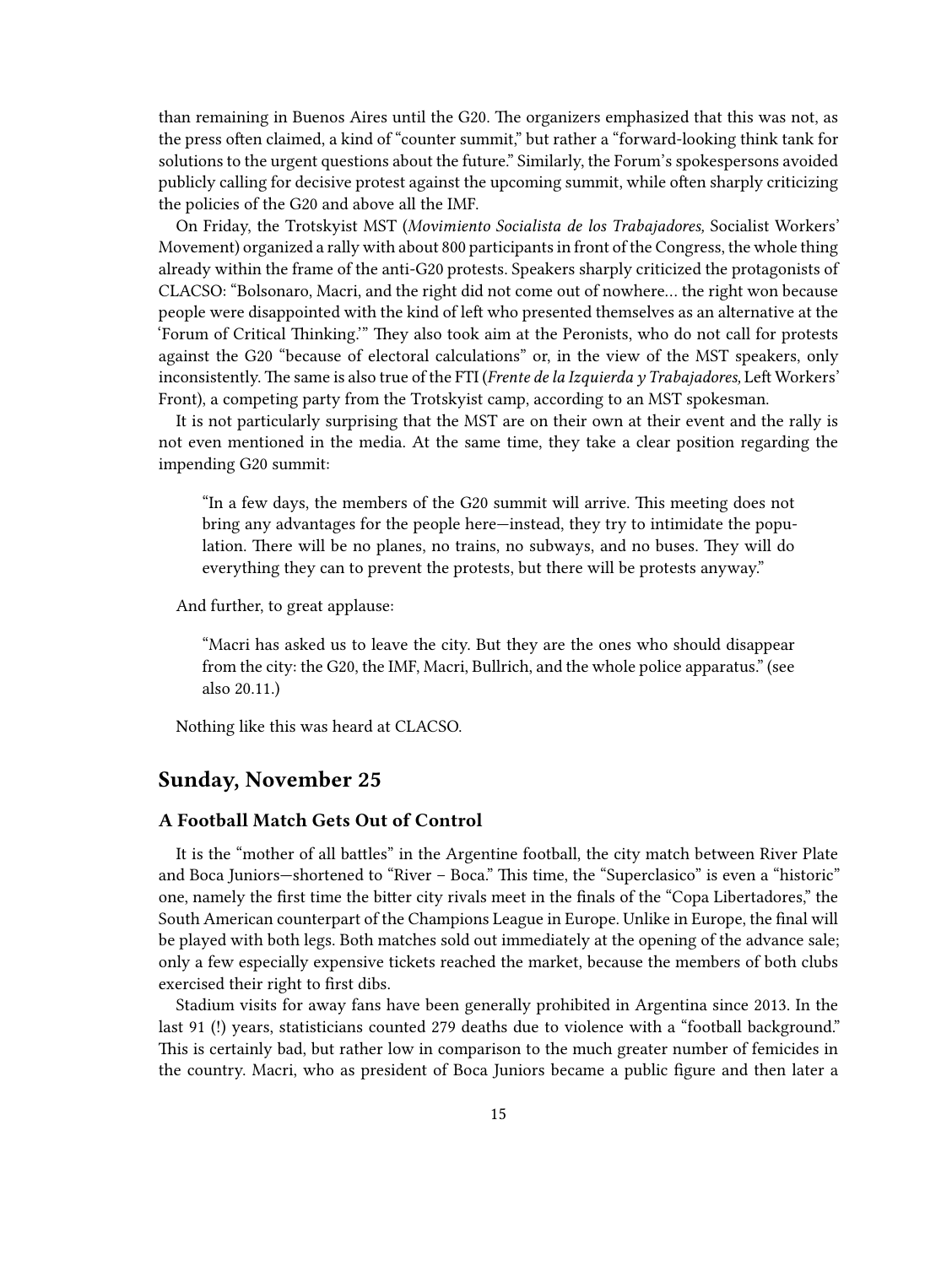politician, wanted to propose something popular for a change, so he talked about allowing away fans this time: "We and our football are adult enough for that now and should show it to the world." Both clubs, the associations, and the police rejected the proposal on account of security concerns. On the contrary, even post-game victory celebrations in the street were banned.

The complications with the current Clásico started at the end of October, when both matches were pushed forward one week so that the return match would not take place on December 1 as originally planned—i.e., during the G20—a comprehensible albeit rather late decision. The first round at Boca was rescheduled for Saturday, November 10. The Boca fans entered their stadium despite heavy rain, which had already lasted for two days. When the fans had already filled up the stadium, the game was postponed after heated discussions—first for one hour, and finally to the following day. The pitch had become a huge lake, simply unplayable. Now it was covered with a tarpaulin—an idea that could have been implemented before. The match took place on Sunday, November 11, ending in a 2:2 draw. Achieving a draw in an away game means a small advantage for River, especially as they played a bit better. (In Europe, goals scored away from home are counted twice in the case of a draw in the addition after two matches, but that rule does not exist here.)

A week before the return match, tension continued to mount in the city, with the media fanning the flames. None of the numerous Argentine football legends missed the opportunity to comment., including one "analysis" to the effect that "the loser will need 20 years afterwards to recover." Two days before the return match, Boca fans managed to earn an entry in the Guinness Book of Records: over 50,000 people come to the public final training in the Bombonera Stadium of Boca. Many fans cried; some stormed onto the pitch at the end to embrace the players, who were touched. The security service kept to the background—after all, "a real emotion is always associated with some transgression of the rules."

Fan clubs in Argentina are often extremely violent and organized in a mafioso manner, and some of them have strong political connections. The leader of the *"Borrachos del Tablón"* ("drunks in a frenzy"), the most notorious of the "Barra Brava" grouping around River Plate, received a visit from the authorities the day before the game. Police accompanied by a public prosecutor searched an apartment belonging to Héctor Godoy, also called *Caverna* ("the Grotto"), which is located close to the stadium. During the search, they confiscated 300 tickets and 7 million pesos (approximately 160,000  $\epsilon$ ) in cash; Caverna remains at large. The tickets are said to have been issued individually to members, but there is speculation about possible forgery. Black market tickets are a "core business" of the Barras Bravas.

The Boca team spent the night before the historic *Superclasico* in a 5-star hotel in the new noble district of Puerto Madero. As they set off by bus in the direction of the "Monumental" (the 67,000-seat stadium of the River Plate), several thousand fans bid them farewell. The bus left with some delay, escorted through the city by a large motorcycle squadron, just like during a state visit. At the same time, the River fans were already let into the stadium. However, about 20,000 were ticketless, waiting in front of the stadium in hopes of an opportunity to get in somehow. There were black market deals and numerous robberies; in addition, groups of 100 to 200 attempted to overcome the entrance controls by force. The 2000 police officers deployed had their hands full dealing with the situation.

Meanwhile, the Boca bus and its escort were approaching. Shortly before the stadium, they drove towards a bend where about 1500 River fans waited behind a loose police chain. When the bus turned into the curve and slowed down, the crowd threw bottles and stones, breaking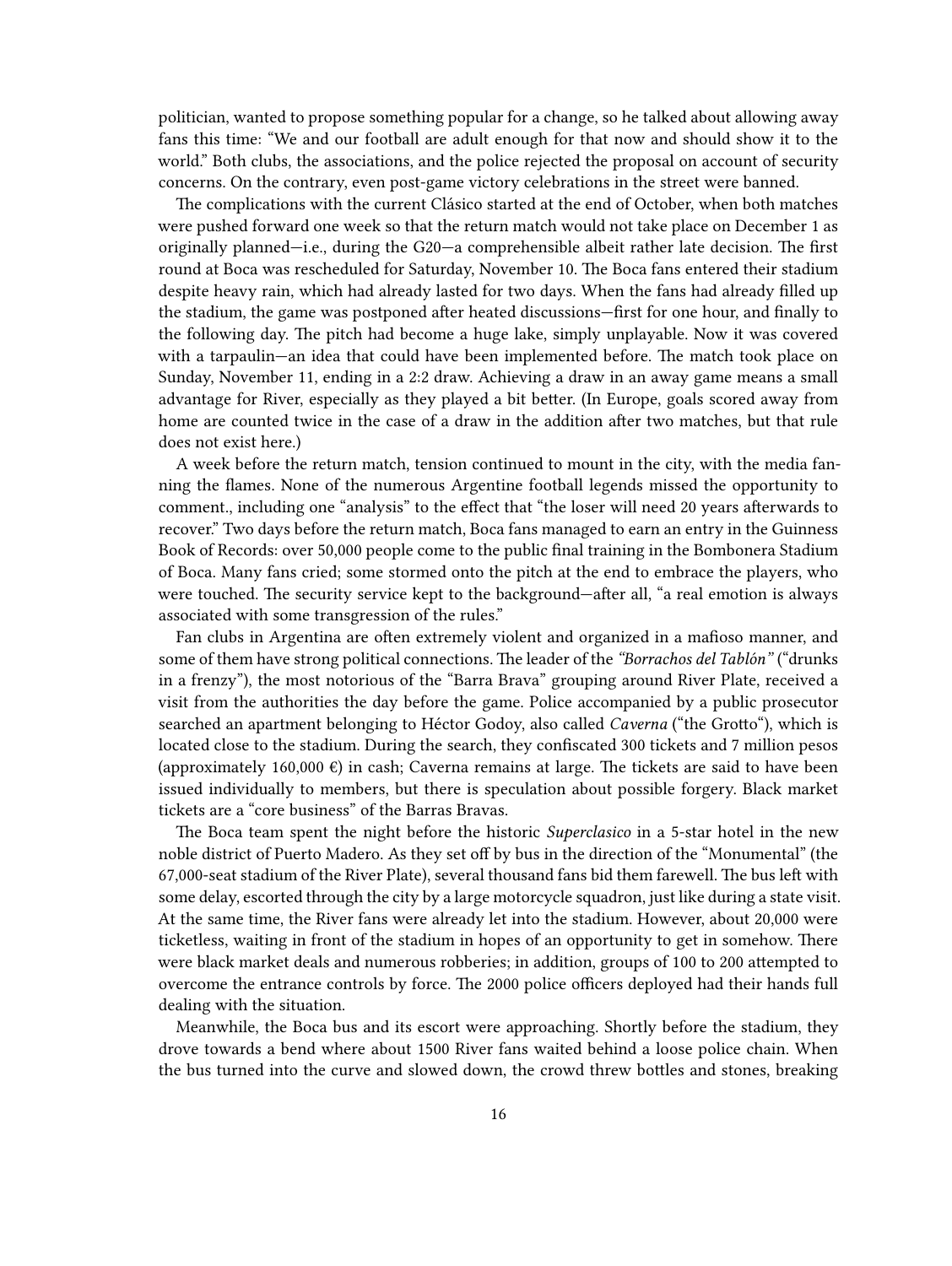several windows of the bus. The police deployed tear gas grenades, but the River fans threw some of them back toward the bus. The driver and several Boca players were seriously injured by shards of glass. Their captain, Pablo Perez, had to go to the hospital with cuts close to his eye; other players, like star Carlos Tévez, breathed a lot of tear gas and then were running dazed past the cameras and through the stadium aisles.

The stadium was fully occupied and the game was scheduled to begin in half an hour, at 5 pm. But the chaos continued in front of the stadium, while one tumultuous crisis meeting in the catacombs followed another. FIFA President Infantino was directly involved. The game was initially postponed by an hour and a quarter to 6:15 pm. The players warmed up on the field and the fans celebrated their stadium-wide choreography. Then Boca captain Perez returned back from the hospital with his eyes bandaged and Tévez told the press that the team was unable to play under those circumstances. In the end, the game was postponed to the next day, Sunday at 5 pm. The River fans left the stadium and went home frustrated.

Sunday, at 1 pm, the game was postponed for an indefinite period. Rivers President Rodolfo D'Onofrio stressed that the match will definitely take place in his own stadium and with an audience. Boca's president, Daniel Angelici—a friend of Macri and Mayor Larreta—demanded a thorough investigation of the incident and later requested that the match and the Copa should be scored for Boca at the green table. The South American football association "Commebol" has now moved the match to December 8 or 9, to take place abroad, in another country.

The Senator for Justice and Security of Buenos Aires, Martín Ocampo, was forced to resign because of the incidents—just a few days before the G20. In any case, he was only in the second row of summit security; Patricia Bullrich holds the scepter. She explained dryly that everything will go better than it would have if the match were still scheduled to take place during the summit.

In the subsequent discussions, there were many rumors about how the chaos at the football match could happen. But first and foremost, the domestic and foreign media have raised the concern: "If they can't even manage a football match, what will happen at the G20?" One can vividly imagine, for example, that the US security sector has lost trust in the transfer convoys organized by the Argentine police—if that trust ever existed at all. The Argentine security forces are now under enormous additional pressure not to allow anything comparable during the summit. In this respect, the riots at the Clásico will presumably serve as a "green card" for violent aggression involving a total of 27,000 security forces.

The Barra Brava boss Caverna, on the other hand, is still at large, making public statements in audio messages via WhatsApp.